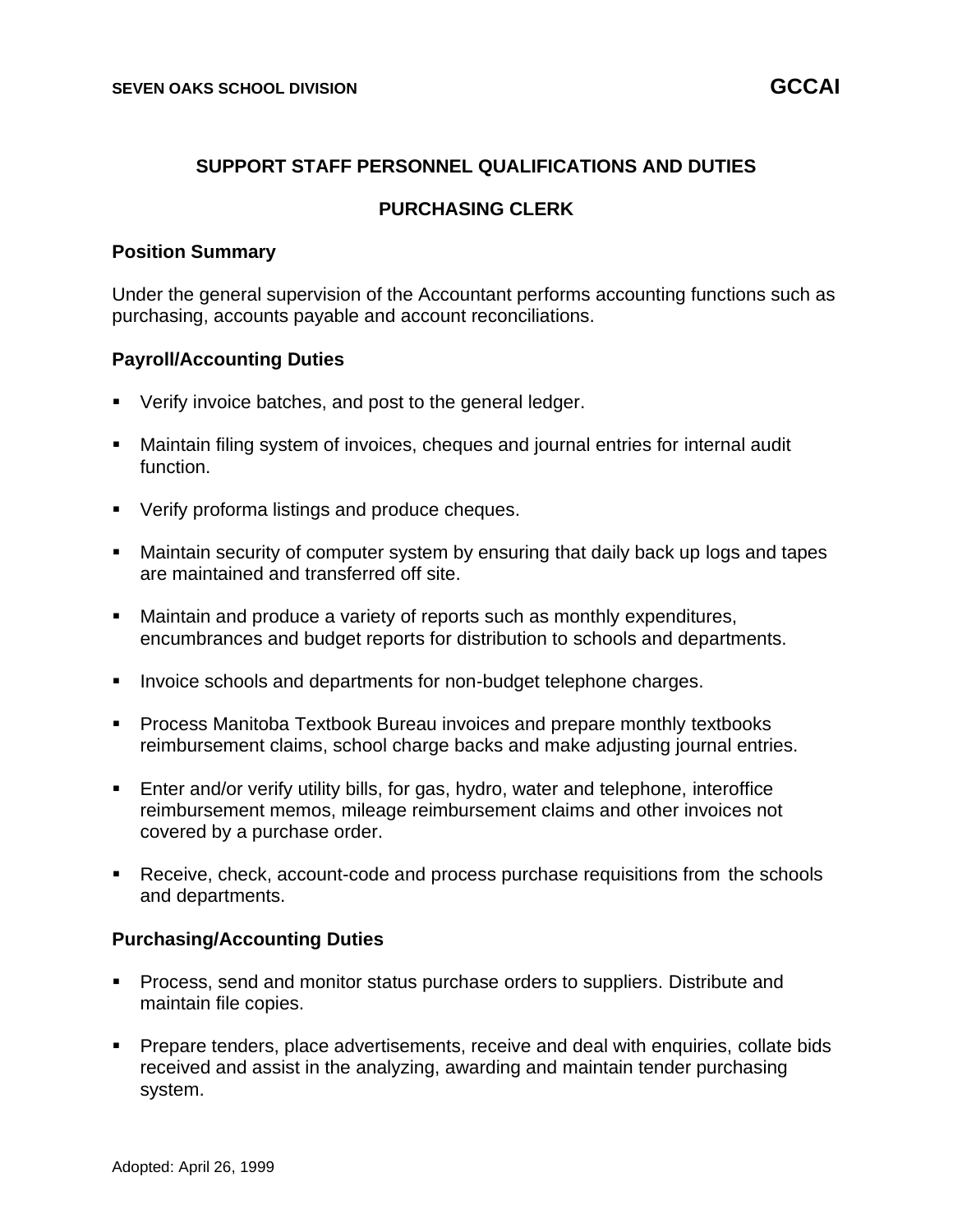#### **SEVEN OAKS SCHOOL DIVISION GCCAI**

- Trouble shoot in-house computer application problems and provide inservice training.
- Reconcile monthly bank accounts such as Capital and U.S. accounts and charge for appropriate exchange rates.
- Handle general complaints and enquiries regarding accounts payable.

### **Related Duties**

- Review schoolbooks annually and complete evaluation forms.
- Issue cash receipts and prepare the bank deposits in the absence of the Payroll Clerk.
- Assist staff responsible for preparing a listing of receivables and follow up on outstanding accounts as required.
- Composes and/or type routine correspondence.
- Review and verify GST component of reimbursement claims.
- Provide switchboard relief.
- Provide custom broker with documentation for custom clearances.
- Follow up on NSF and stale dated cheques.

### **Education**

- Grade 12.
- Business Education or Computerized Business Accountancy Certificate (1 year) at a Community College.
- $\blacksquare$  Typing 40 w.p.m.
- Use of office equipment such as, computer, calculator, photocopier and fax machine.

### **Experience**

1-year computerized accounting experience plus on the job training which includes in house computer training.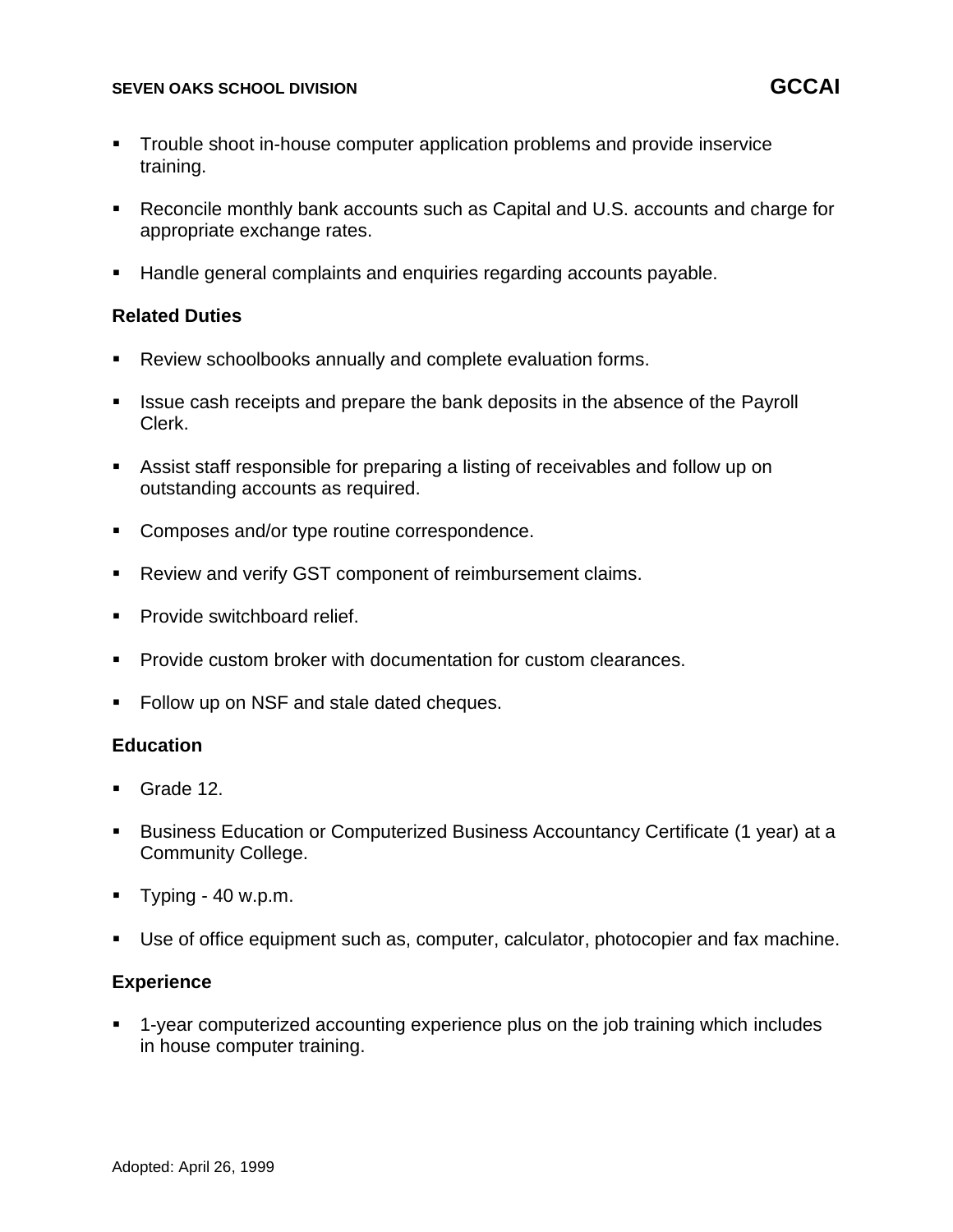## **Physical Demands**

- **EXECT** Intense visual concentration; eye strain from computer, sitting for long periods of time and intense concentration.
- Confined sitting for long periods of time.

# **Working Conditions**

- Constant deadlines and conflicting demands.
- **•** Frequent interruptions.
- Occasional after hour attendance at educational seminars.